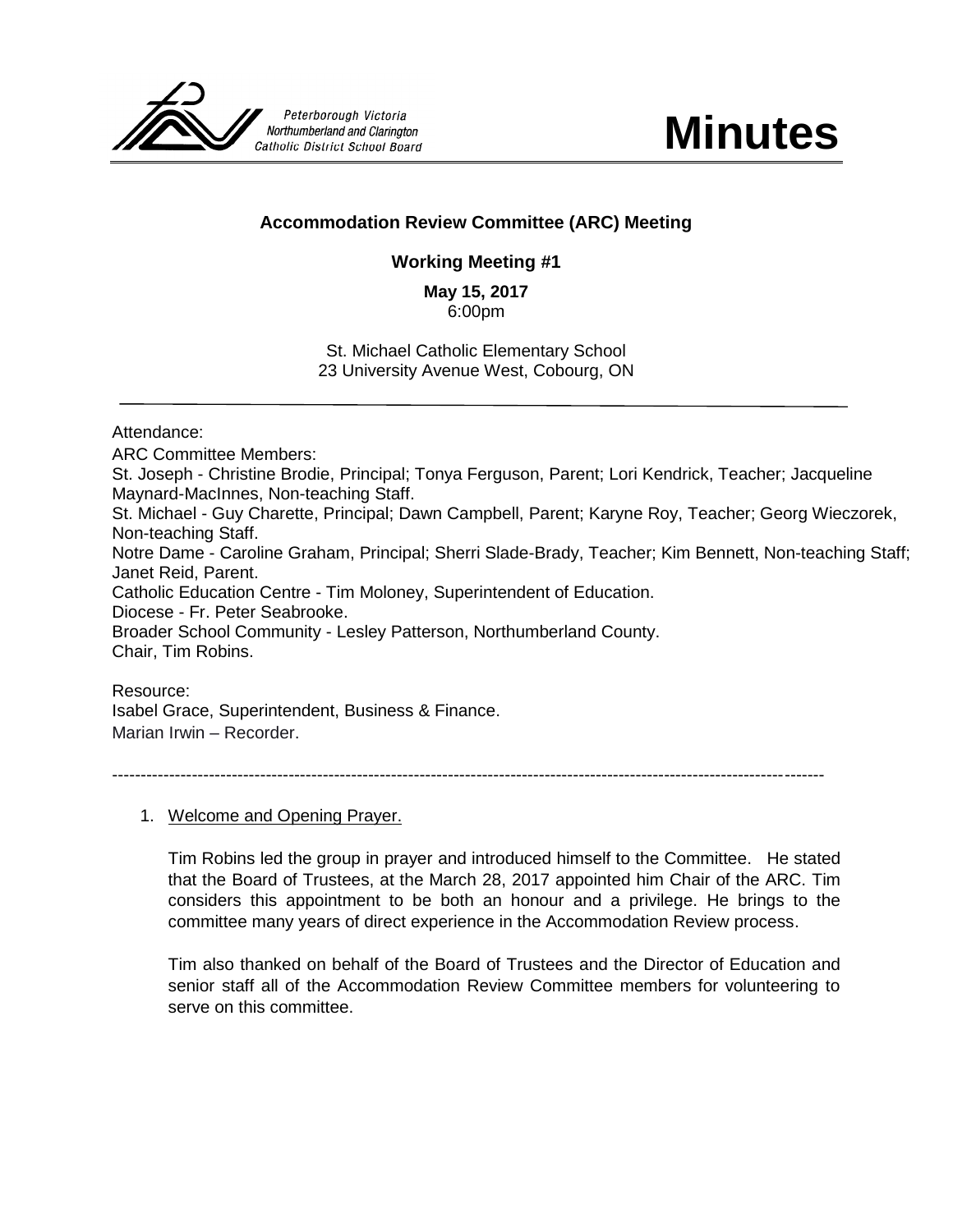Tim reported the following on the Accommodation Review:

- School Accommodation Reviews are an important part of school board planning and address changing demographics, excess capacity and or facility condition.
- Accommodation Reviews help to ensure that the Board continues to provide the highest quality of learning environment and educational experiences for the students, families and the communities we serve.
- All ARC working meetings are opening to the public to observe the meetings and the process we follow and the work of the ARC will be guided by the Ministry of Education Guideline, Board Policy and Administrative Procedures. A record of all ARC working meetings will be maintained and, once approved by the ARC, will be posted on the Board's website.
- The first Working Meeting #1, the focus is orientation getting to know one another and to understand the Accommodation Review process the committee will be undertaking. At our next ARC working meeting (May  $31^{st}$ ), we will have the opportunity to study (in detail) and comment on the Initial Staff Report, proposed Accommodation Options and School Information Profiles (SIP'S).
- Our committee work will be based on set agendas and power point presentations, presentations from Board resource staff, group work and committee discussion.

Tim stated that his focus as your Chair, will be to ensure that the committee follows the ARC guideline and procedure and that all ARC members participate and understand the materials that are presented.

## 2. Introductions.

- Tim introduced Isabel Grace, Superintendent of Business and Finance and Marian Irwin, Secretary of Business and Finance as the Board's resource staff that will be supporting the ARC.
- Ice Breaker exercise followed with everyone introducing themselves to each other.
- Tim Moloney introduced Father Gerardus, who is the Parish Priest at St. Michael the Archangel Church in Cobourg. He will be attending all meetings as a member of the public.

## 3. ARC Meeting Norms.

Tim Moloney introduced the Meeting Norms. The Meetings Norms will be posted at every meeting and will act as guiding principles for all ARC Meetings.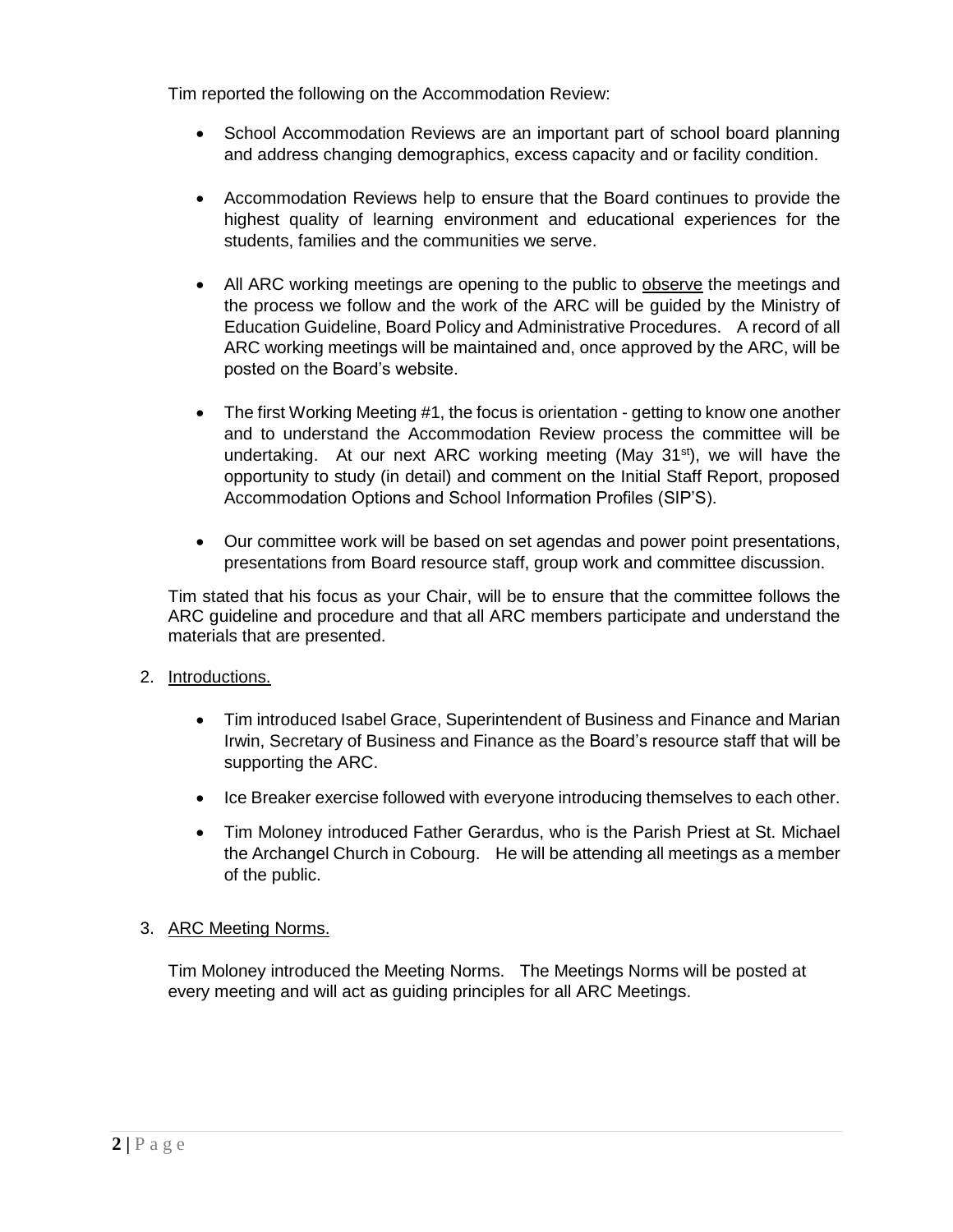### 4. ARC Schedule and Binder.

Tim Robins presented the ARC Binder and stated that this binder should be brought to all working meetings. Updates to binders will be provided at the beginning of each working meeting by Marian Irwin. The ARC Schedule can be found in the Initial Staff Report on page 5.

#### 5. Review Terms of Reference and Purpose of the Review (Group work).

The Committee divided into 4 groups, selected facilitators, recorders and presenters. They were instructed to list the key points of the Terms of Reference. The following were identified as key points:

Group 1

- 3 schools identified
- Maximize school space over long term
- Create boundaries to maximize the amount of walking students
- Facility conditions to be considered
- School Information Profiles (SIPs) reviewed
- Alternative accommodation options (4 options)
- Community consultation (responding to public)

Group 2

- Physical accessibility in new and existing facilities should be maximized
- Minimize use of non-permanent accommodations
- Create boundaries that maximize number of students that can walk to school
- To fully utilize St. Joseph's via a boundary change to close St. Michael
- Recognizing existing neighbourhoods wherever possible

#### Group 3

- ARC is a consultation body and conduit for information shared between school board and school communities
- To make suggestions on alternative accommodation scenarios
- Objectives: Full accessibilities, efficient use of system resources
- Roles and responsibilities

#### Group 4

- ARC is the official conduit for info between school and board communities
- Facilities should be maximized to benefit all students' abilities
- Maximize board-owned facilities, minimize non-permanent accommodations
- The ARC is responsible for unified communication
- Prepare a final recommendation

Through the meeting power point presentation, staff provided an overview of the Terms of Reference highlighting the committee's mandate, review goals, roles and responsibilities, schedule, membership and attendance, and the role of the ARC relating to the Final Staff report.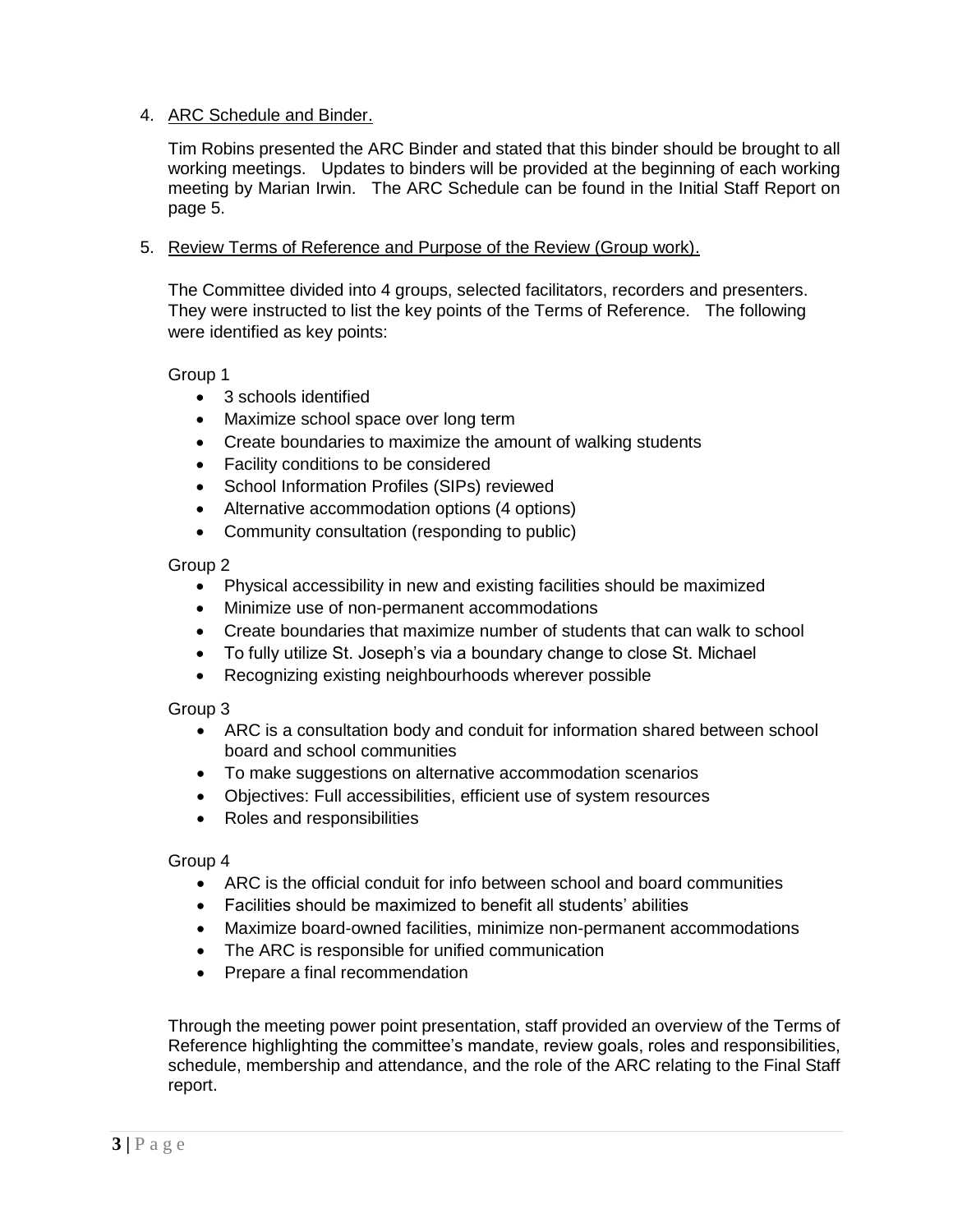### 6. Review Accommodation Review Resources.

Isabel reviewed with Committee the following resources:

- Pupil Accommodation Guidelines (March 2015), Ministry of Education The Pupil Accommodation Guidelines provide a directive and will guide the committee through the pupil accommodation review process. This document provides the minimum standards the province requires of school boards to follow when undertaking an accommodation review.
- Board Policy and Admin Procedures 109
- Guide to Pupil Accommodation Reviews The Guide to Pupil Accommodation Reviews is a "parent friendly" guide to help inform parents and guardians about the process the school boards undertake when reviewing whether to consolidate or close a school. Isabel referred committee to the 8 steps on Page 7.

#### 7. Initial Staff Report – Group Work.

Isabel Grace provided background information on the Initial Staff Report. She stated staff were required to provide the Initial Staff Report to the Board of Trustees prior to initiating the accommodation review and the report had to include a recommended option or a preferred option. The Initial Staff Report was approved by the Board of Trustees on March 28, 2017. Isabel and Tim Robins addressed questions.

The Committee divided into 4 groups, selected facilitators, recorders and presenters. They were instructed to list the key points of the Initial Staff Report. The following were identified as key points:

Group 1

- Ultimate goal is to improve the infrastructure and learning environment
- Outline process, review process, rationale for the review
- Background statistics on each school
- Accommodation Options 4 options:
	- o Mega school
	- o 2 schools with addition on Notre Dame
	- o 2 schools new at Notre Dame and FI Centre at St. Joseph
	- o 2 schools new at Notre Dame/Dual track at St. Joseph

Group 2

- Board staff responsible for carrying out ARC and making recommendations to the Director and Trustees
- To solicit public feedback on options presented (Public Consultation)
- All options proposed to close St. Michael's
- Facility condition and capital funding costs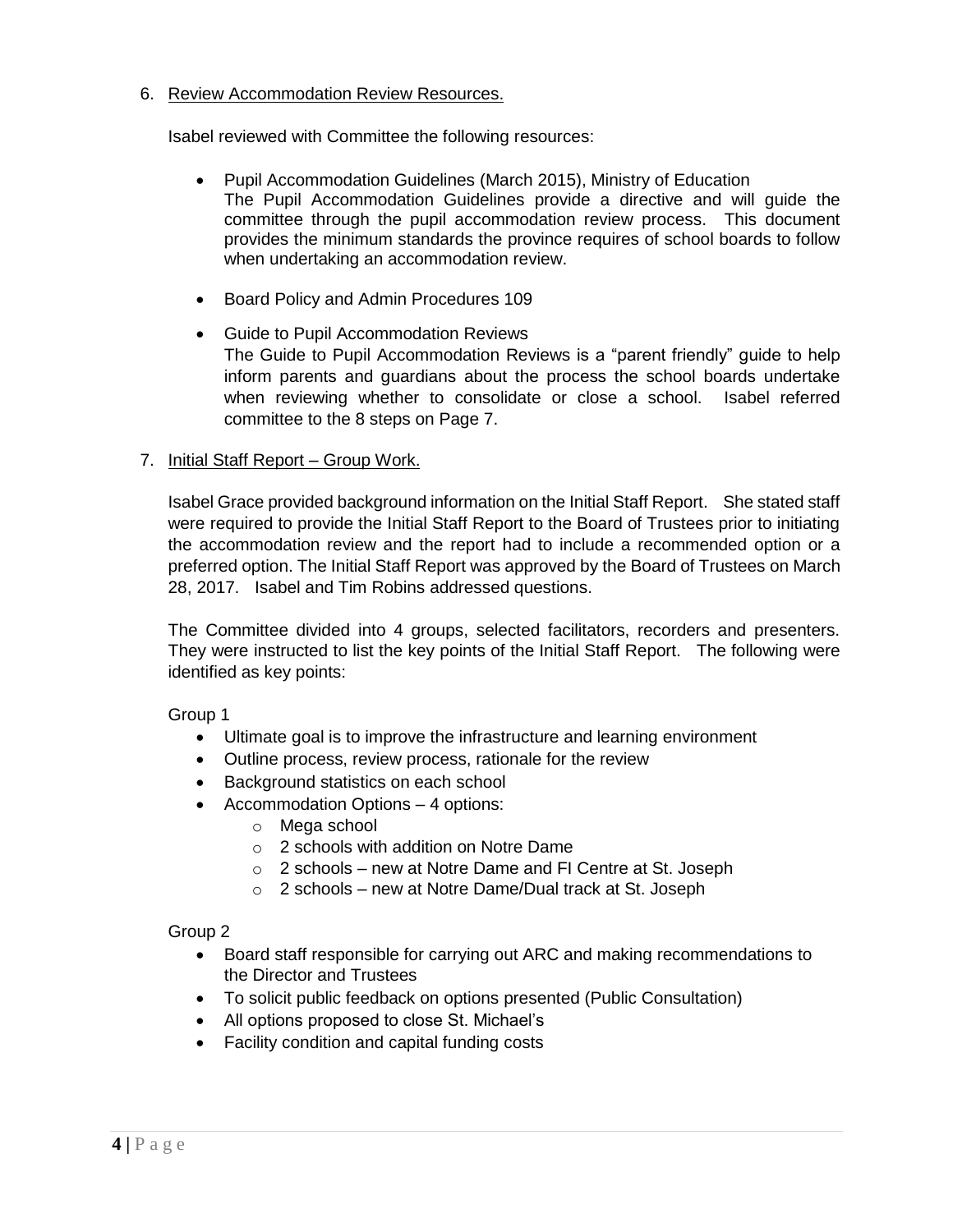## Group 3

- Consolidation needed for:
	- o declining enrollment
	- o building maintenance expenditures
	- o ARC formed to review and provide report
	- o meetings for ARC scheduled
	- o four accommodations options
	- o review of SIP
	- o recommendations provided

# Group 4

- 4 options
	- o New replacement school at Notre Dame for all
	- $\circ$  Addition at Notre Dame St. Michael closes/Notre Dame is dual-track/St. Joseph is single track
	- o New school at Notre Dame St. Joseph to Notre Dame/St. Joseph building becomes a French Immersion Centre
	- o Preferred Option New dual track school at Notre Dame/Boundary adjustment to maximize St. Joseph

Through the Power Point Presentation, staff provided an overview of the Initial Staff Report highlighting Board of Trustees approval to proceed with Cobourg Catholic Elementary Schools Accommodation Review, the Accommodation Review Goals, Current Utilization, Facility Condition, Accommodation Options and Staff Recommended Option.

8. School Information Profiles.

Isabel Grace reported that the purpose of School Information Profiles (SIPs) are to provide consistent information for each school under review, such as enrollment, staffing, history, transportation. Also included in the SIP's are boundary and zoning maps along with floor and site plans. The SIP's will be used as a tool for comparison purposes to examine each school in the review equally.

## 9. ARC Communications.

Tim Robins reported that all agendas, minutes and supporting documents will be posted and regularly updated on the ARC webpage.

Written comments and questions from the community that are submitted by email will receive a response within 5 business days. All written correspondence will be posted on the ARC webpage following receipt by the committee at its scheduled Working Committee meeting.